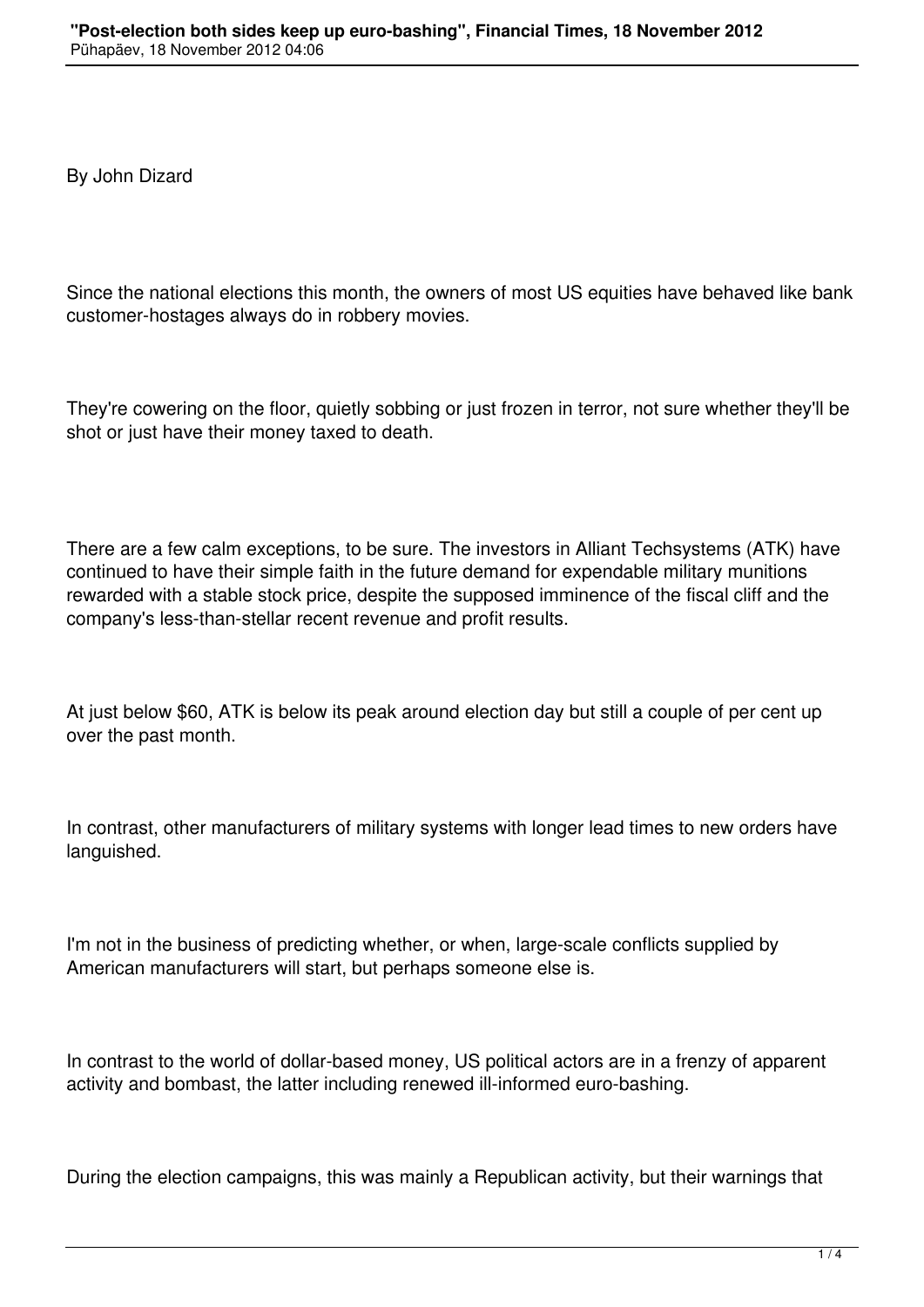America was going to turn into "Greece" or "France" didn't seem to work. With the political battle shifting from competition for votes to the budget negotiations, the cartoon images of Europe are now being drawn more frequently by American liberals and progressives.

The reality of European economic and policy divergences are obscured by arguments that agglomerate "Europe" and "austerity". There's a lot that Americans could learn from considering recent European policies and their effects, but it seems the feuding policy tribes are more interested in making misleading rhetorical points.

For example, we have enough data over a significant period of time to have confidence that the economies of the Baltic states (Estonia, Latvia and Lithuania) are experiencing sustainable recoveries from their very steep post-2008 crash declines. Latvia has now been the fastest-growing EU economy for the third consecutive quarter. Estonia's falling unemployment rate is now below 10 per cent and it has a record labour force participation rate, while Lithuania's gross domestic product growth re-accelerated to 4.4 per cent in the third quarter.

These recoveries have all taken place despite their governments' much-reviled "austerity", which in this case means post-crisis expenditure cuts and tax increases that were disproportionately on consumption rather than income. The Baltic states also abjured the devaluations and government defaults that were urged on them by economists who preferred Argentina's post-2001 policy mix. Consequently, they have regained access to international capital markets and direct foreign investment. There is a counter-argument to the post-"austerity" Baltic recovery story.

As Paul Krugman of Princeton puts it: "The best the defenders of orthodoxy can point to is a couple of small Baltic nations which have seen partial recoveries from Depression-level slumps, but are still far poorer than they were before the crisis."

Other sceptics point to the dominant role that large increases in exports played in the GDP recoveries, which, particularly in the initial stages, was indeed the case.

But "far poorer"? No, not really. In both Estonia and Latvia, per capita consumption has recovered to 2005 levels. While below the 2007 bubble-financed peak, that is still substantially better than consumption at the beginning of the decade, let alone the levels of the mid-Nineties.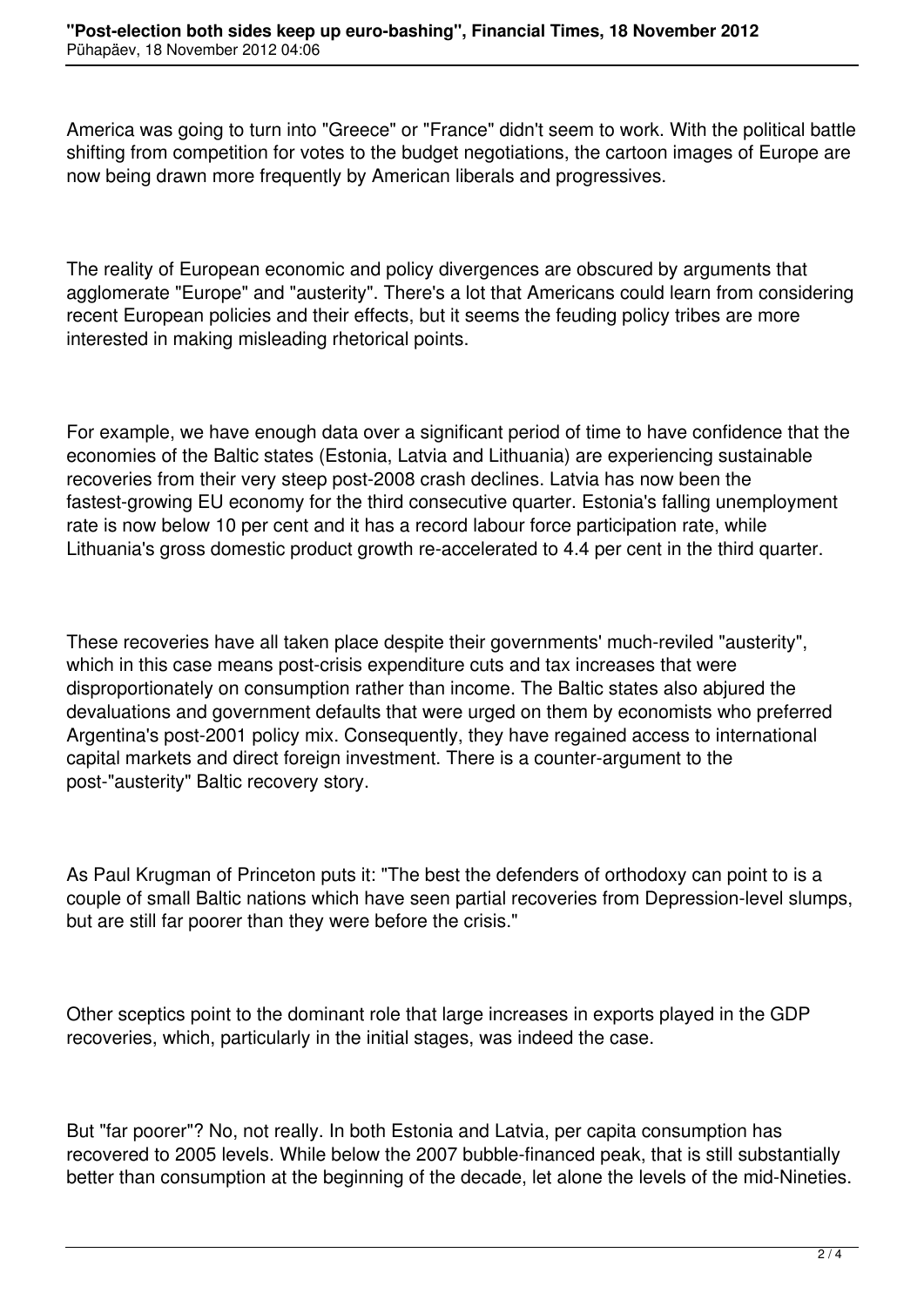As Kristjan Tamla, an economist with Swedbank in Tallinn, Estonia, says, "It's misleading to measure the [sharp] declines in consumption from the peak of a big boom."

The US has kept consumption levels up thanks to current account and primary budget deficits that, unlike the Baltic states, it was in a position to finance with its own reserve currency. As debt-to-GDP approaches 100 per cent, though, this levitation act can only continue if the rest of the world is prepared to indefinitely buy depreciating dollars and bonds with negative returns. Investors – savers, really – may be greater fools for a while, but not for the indefinite future. Unless, that is, Argentina magically turns out to be a model for us all.

From the investor's point of view, the Baltic states have been working out fairly well since the crash. The Tallinn stock exchange index, for example, is up about 60 per cent over the past three years and credit default swap prices on the three countries have contracted sharply.

There are still serious policy dilemmas in the Baltic states, in particular the continuing population declines from low birth rates and emigration.

Growth rates even in the near future will be constrained by the low number of new labour force entrants.

Even though Scandinavian industry continues to invest in plants that tie the Baltics into a relatively dynamic northern industrial system, that will be limited by the lack of skills among the remaining unemployed. A continued fiscal tilt towards pensioners rather than new families probably won't revive the demographic prospects.

Still, the post-election American political fight over taxation and spending policy has been poorly served by both Republicans and Democrats using misleading, or let's face it, dishonest accounts of Europe's recent experience.